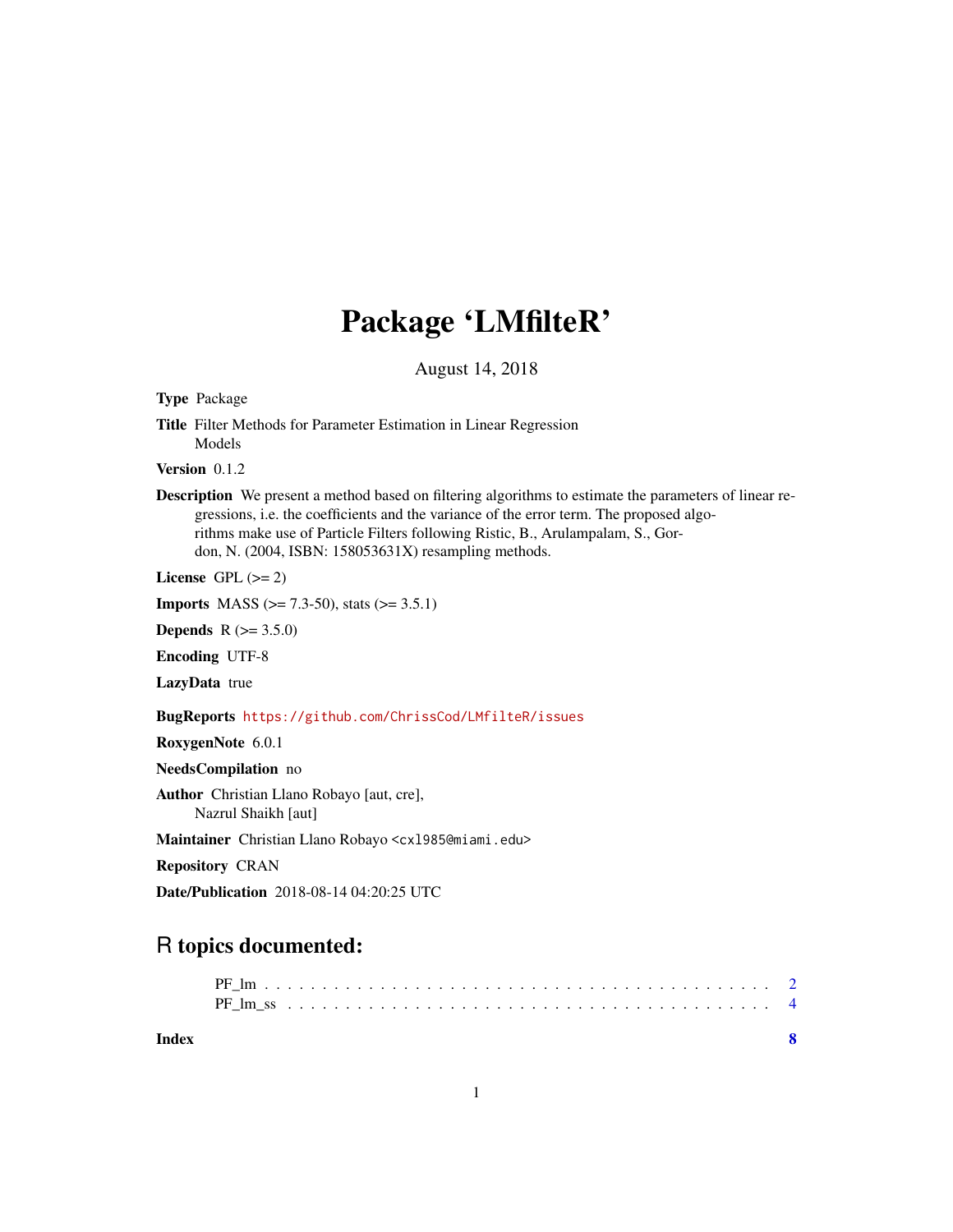#### <span id="page-1-0"></span>**Description**

Estimation of the coefficients of a linear regression based on the particle filters algorithm (PF); given Data1, the function estimates the coefficients of the regression as the samples (particles) of coefficients that are more likely to occur. Optional, the standard deviation of the error term can also be estimated. Synthetic data is generated in case no provided Data1.

#### Usage

```
PF_lm(Data1, n = 500L, sigma_l = 1, sigma_est = FALSE, initDisPar)
```
#### Arguments

| Data1      | matrix. A matrix containing the dependent and independent variables. The first<br>column is the dependent variable.               |
|------------|-----------------------------------------------------------------------------------------------------------------------------------|
| n          | integer. Number of particles, by default 500.                                                                                     |
| sigma_l    | The value of the variance in the likelihood normal, 1 by default.                                                                 |
| sigma_est  | logical. If TRUE takes the last row of init Dispar as prior estimation of the<br>standard deviation, see more in <i>Details</i> . |
| initDisPar | matrix. Values a, b of the uniform distribution (via runif) for each parameter<br>to be estimated, see more in <i>Details</i> .   |

#### Details

Estimation of the coefficients of a linear regression:

 $Y = \beta_0 + \beta_1 * X_1 + ... + \beta_n * X_n + \epsilon, (\epsilon \sim N(0, 1))$ 

using particle filter methods. The implementation follows An, D., Choi, J. H., Kim, N. H. (2013) adapted for the case of linear models.

The state-space equations are:

$$
(Eq.1)X_k = a_0 + a_1 * X1_{k-1} + ... + a_n * Xn_{k-1}
$$
  

$$
(Eq.2)Y_k = X_k + \epsilon, \epsilon \sim N(0, \sigma)
$$

where,  $k = 2, \ldots$ , number of observations;  $a_0, \ldots, a_n$  are the parameters to be estimated (coefficients), and  $\sigma = 1$ .

The priors of the parameters are assumed uniformly distributed. initDisPar is a matrix for which the number of rows is the number of independient variables plus two when sigma\_est = FALSE, (one for the state and one for the constant of the regression), or plus three when sigma\_est = TRUE (one for the state, one for the constant of the regression, and one for the estimation of sigma). The first and second column of initDisPar are the corresponding arguments a and b of the uniform distribution (stats::runif) of each parameter prior. The first row of initDisPar is the prior of the state equation. The second row is the prior guess of the regression interecept term. The following rows are the prior guesses of the coefficients, or when is estimated, of sigma, i.e., if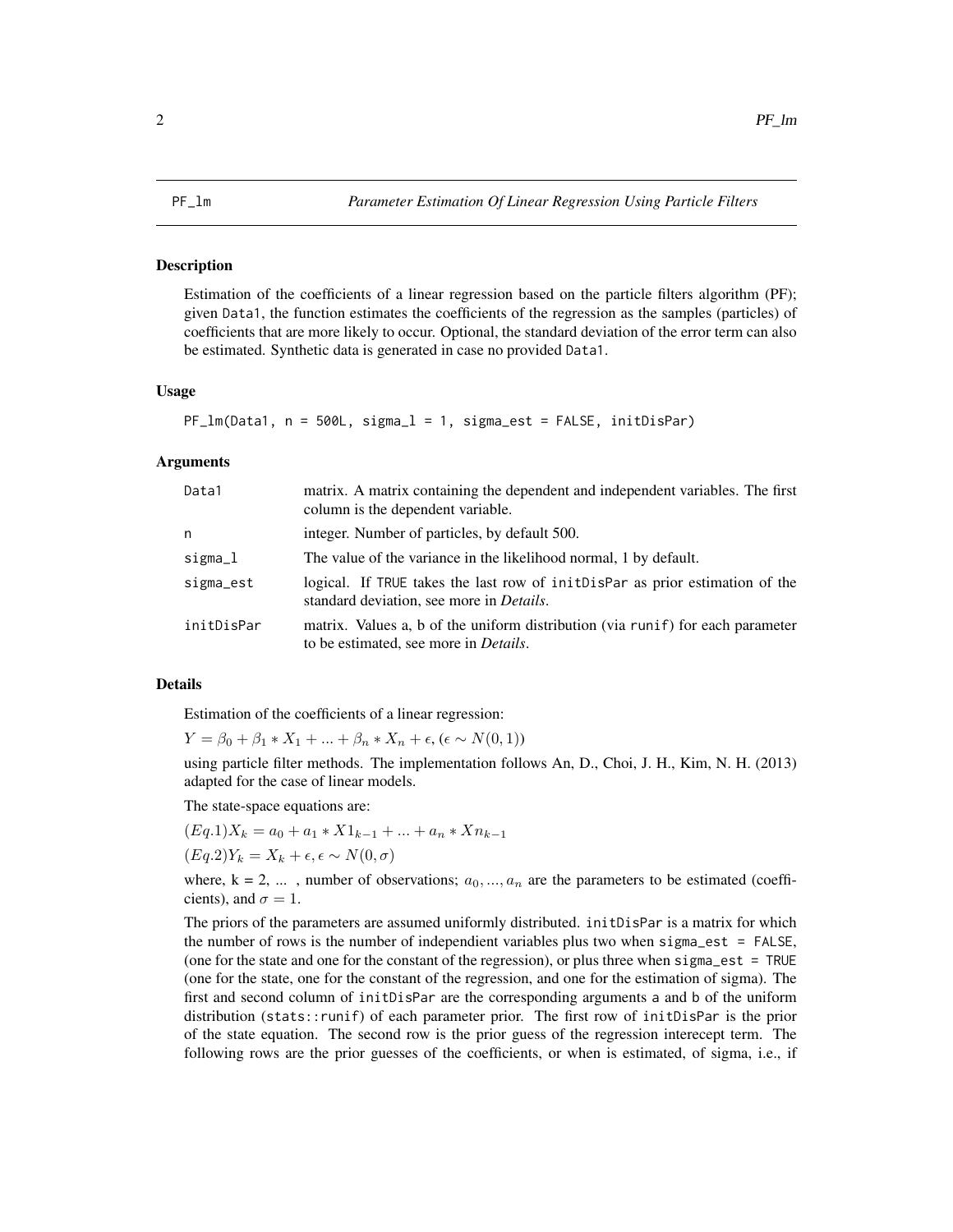#### $PF_{\perp}$  and 3

sigma\_est = TRUE the last row of initDisPar is the uniform prior of the standard deviation. If sigma\_est = FALSE, then standard deviation of the likelihood is sigma\_l. If sigma\_est = TRUE, the algorithm estimates the standard deviation of  $\epsilon$  together with the coefficients. If initDisPar is missing, the initial priors are taken using  $lm()$  and coeff() plus-minus 1 as a reference.

The CDF method is used for resampling.

In case no Data1 is provided, a synthetic data set is generated automatically taking three normal i.i.d. variables, and the dependent variable is computed as in  $Y = 2 + 1.25 \times X_1 + 2.6 \times X_2 - 0.7 \times$  $X_3 + \epsilon$ 

#### Value

A list with the following elements:

stateP\_res: A list of matrices with the PF estimation of the parameters on each observation; the number of rows is the number of observations in Data1 and the number of columns is n.

Likel: A matrix with the likelihood of each particle obtained on each observation.

 $CDF: A$  matrix with the cumulative distribution function for each column of  $Likel$ .

#### Author(s)

Christian Llano Robayo, Nazrul Shaikh.

#### References

An, D., Choi, J. H., Kim, N. H. (2013). Prognostics 101: A tutorial for particle filter-based prognostics algorithm using Matlab. Reliability Engineering & System Safety, 115, DOI: https://doi.org/10.1016/j.ress.2013.02.019

Ristic, B., Arulampalam, S., Gordon, N. (2004). Beyond the Kalman filter: particle filters for tracking applications. Boston, MA: Artech House. ISBN: 158053631X.

West, M., Harrison, J. (1997). Bayesian forecasting and dynamic models (2nd ed.). New York: Springer. ISBN: 0387947256.

#### Examples

```
## Not run:
#### Using default Data1, no sigma estimation ####
Res <- PF_lm(n=1000L, sigma_est = FALSE)
lapply(Res,class) # Structure of returning list.
sumRes <- sapply(2:5, function(i)
summary(apply(Res$stateP_res[[i]],1,mean))) # Summary of estimated parameters
colnames(sumRes) <- c("a0", "a1", "a2", "a3")
sumRes
par(mfrow=c(2, 2)) #Evolution of the mean of the estimation on each time
for (i in 2:5){
plot(apply(Res$stateP_res[[i]],1,mean), main = colnames(sumRes)[i-1], col="blue",
     xlab = "", ylab = "", type="1")}
```
#### Using default Data1, with sigma estimation ####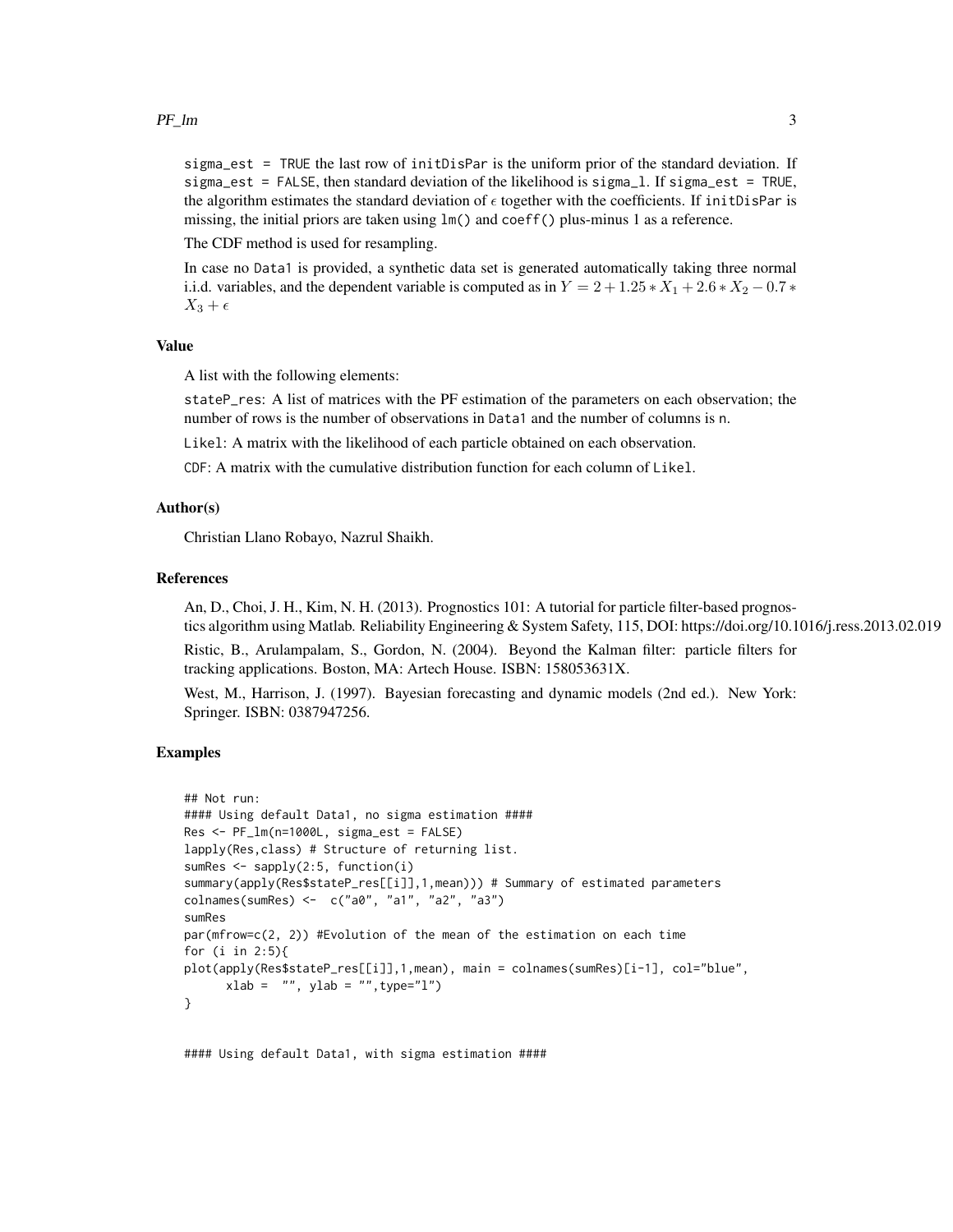```
Res2 <- PF_lm(n=1000L, sigma_est = TRUE)
lapply(Res2,class) # Structure of returning list
sumRes2 <- sapply(2:6, function(i)
 summary(apply(Res2$stateP_res[[i]],1,mean)))# Summary of estimated parameters
colnames(sumRes2) <- c("a0", "a1", "a2", "a3", "s")
sumRes2
par(mfrow=c(2, 3)) #Evolution of the mean of the particle estimation
for (i in 2:6){
plot(apply(Res2$stateP_res[[i]],1,mean), main = colnames(sumRes2)[i-1], col="blue",
       xlab = "", ylab = "", type="1")}
#### Using default Data1, given initDisPar ####
b0 \le matrix(c( -2, 11, # Prior of the state equation
                1.9, 2, # Prior of a_0
                1, 1.5, # Prior of a_1
                2, 3, # Prior of a_2
                -1, 0) # Prior of a_3
                , \text{ncol} = 2, \text{ byrow} = \text{TRUE}Res3 <- PF_lm(n=1000L, sigma_est = FALSE, initDisPar = b0)
lapply(Res3,class) # Structure of returning list.
sumRes3 <- sapply(2:5, function(i)
          summary(apply(Res3$stateP_res[[i]],1,mean))) # Summary of estimated parameters
colnames(sumRes3) <- c("a0", "a1", "a2", "a3")
sumRes3
par(mfrow=c(2, 2)) #Evolution of the mean of the particle estimation
for (i in 2:5){
plot(apply(Res3$stateP_res[[i]],1,mean), main = colnames(sumRes3)[i-1], col="blue",
   xlab = "", ylab = "", type="l")
    }
## End(Not run)
```
PF\_lm\_ss *Parameter Estimation Of Linear Regression Using Particle Filters With Simple Sampling*

#### Description

Estimation of the coefficients of a linear regression based on the particle filters algorithm. This function is similar to PF\_lm except for the resampling method which in this case is the simple sampling. As result, the user can try higher number of particles.

#### Usage

```
PF_lm_ss(Data1, n = 500L, sigma_l = 1, sigma_est = FALSE, initDisPar)
```
<span id="page-3-0"></span>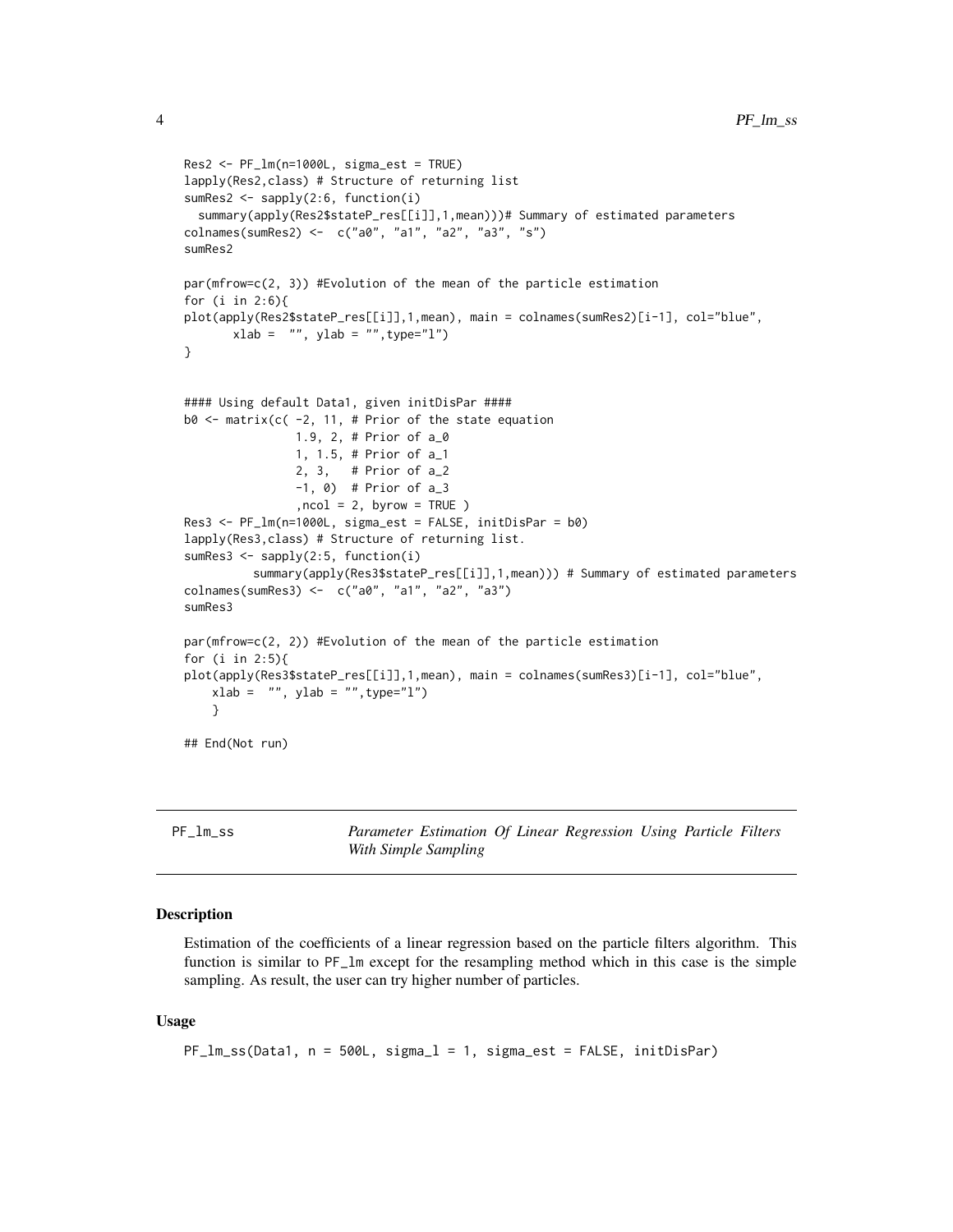#### $PF_{\text{L}} \text{Im}_{\text{L}} \text{ss}$  5

#### Arguments

| Data1      | matrix. A matrix with the dependent and independent variables. The first col-<br>umn should contain the dependent variable.       |
|------------|-----------------------------------------------------------------------------------------------------------------------------------|
| n          | integer. Number of particles, by default 500.                                                                                     |
| sigma_l    | The variance of the normal likelihood, 1 by default.                                                                              |
| sigma_est  | logical. If TRUE takes the last row of init Dispar as prior estimation of the<br>standard deviation, see more in <i>Details</i> . |
| initDisPar | matrix. Values a, b of the uniform distribution (via runif) for each parameter<br>to be estimated, see more in <i>Details</i> .   |

#### Details

Estimation of the coefficients of a linear regression:

$$
Y = \beta_0 + \beta_1 * X_1 + \dots + \beta_n * X_n + \epsilon, (\epsilon \sim N(0, 1))
$$

using particle filter methods. The state-space equations are:

$$
(Eq.1)X_k = a_0 + a_1 \cdot X1_{k-1} + \dots + a_n \cdot Xn_{k-1}
$$

 $(Eq.2)Y_k = X_k + \epsilon, \epsilon \sim N(0, \sigma)$ 

where,  $k = 2, \ldots$ , number of observations;  $a_0, \ldots, a_n$  are the parameters to be estimated (coefficients), and  $\sigma = 1$ .

The priors of the parameters are assumed uniformly distributed. initDisPar is a matrix for which the number of rows is the number of independient variables plus two when sigma\_est = FALSE, (one for the state and one for the constant of the regression), or plus three when sigma\_est = TRUE (one for the state, one for the constant of the regression, and one for the estimation of sigma). The first and second column of initDisPar are the corresponding arguments a and b of the uniform distribution (stats::runif) of each parameter prior. The first row of initDisPar is the prior of the state equation. The second row is the prior guess of the regression interecept term. The following rows are the prior guesses of the coefficients, or when is estimated, of sigma, i.e., if sigma\_est = TRUE the last row of initDisPar is the uniform prior of the standard deviation. If sigma\_est = FALSE, then standard deviation of the likelihood is sigma\_l. If sigma\_est = TRUE, the algorithm estimates the standard deviation of  $\epsilon$  together with the coefficients. If initDisPar is missing, the initial priors are taken using  $lm()$  and coeff() plus-minus 1 as a reference.

The resampling method used corresponds to the simple sampling, i.e., we take a sample of n particles with probability equals the likelihood computed on each iteration. In addition, on each iteration white noise is added to avoid particles to degenerate.

In case no Data1 is provided, a synthetic data set is generated automatically taking three normal i.i.d. variables, and the dependent variable is computed as in  $Y = 2 + 1.25 \times X_1 + 2.6 \times X_2 - 0.7 \times$  $X_3 + \epsilon$ 

#### Value

A list containing the following elemnts:

stateP\_res: A list of matrices with the PF estimation of the parameters on each observation; the number of rows is the number of observations in Data1 and the number of columns is n.

Likel: A matrix with the likelihood of each particle obtained on each observation.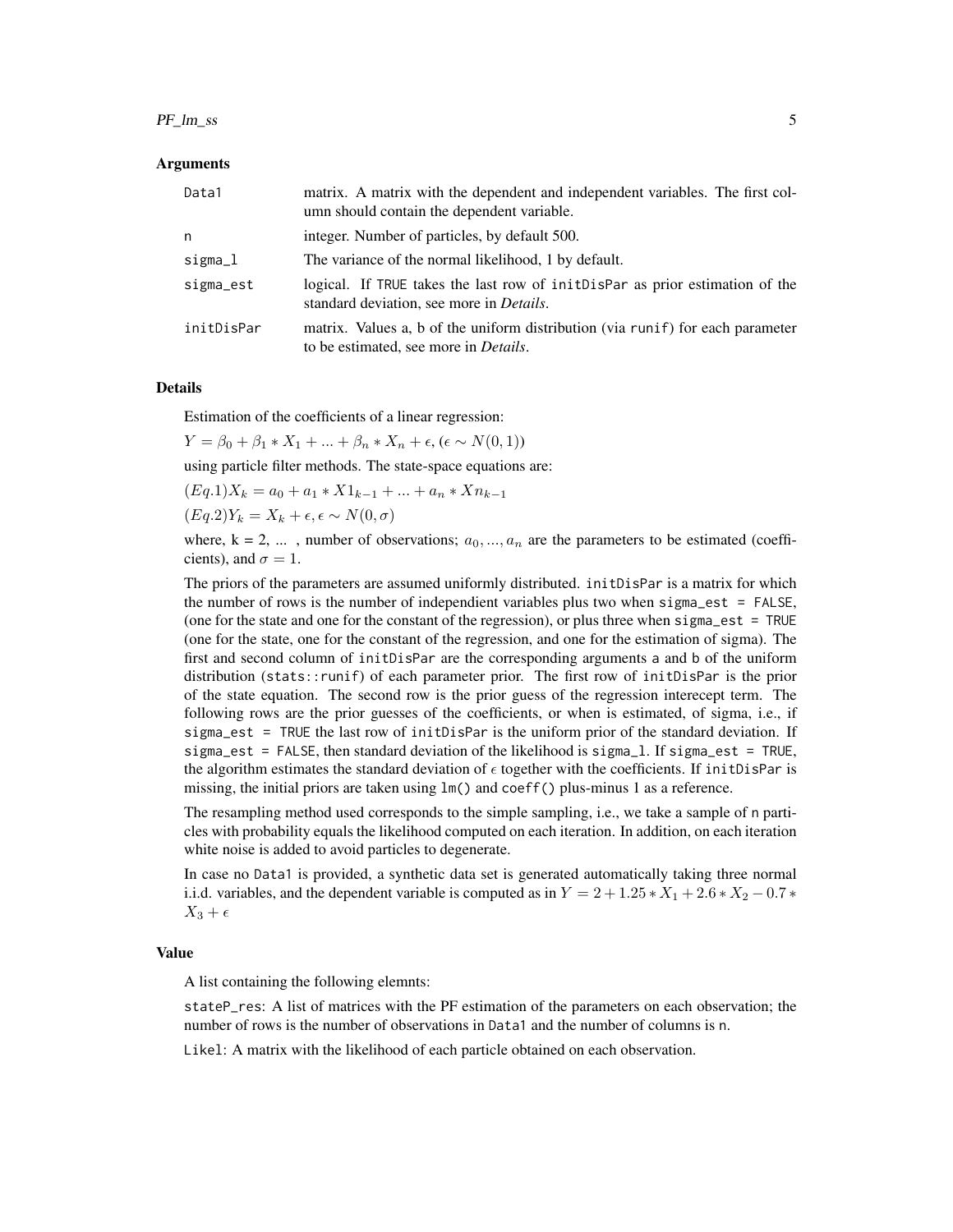#### Author(s)

Christian Llano Robayo, Nazrul Shaikh.

#### References

Ristic, B., Arulampalam, S., Gordon, N. (2004). Beyond the Kalman filter: particle filters for tracking applications. Boston, MA: Artech House. ISBN: 158053631X.

West, M., Harrison, J. (1997). Bayesian forecasting and dynamic models (2nd ed.). New York: Springer. ISBN: 0387947256.

#### Examples

```
## Not run:
#### Using default Data1, no sigma estimation ####
Res <- PF_lm_ss(n=10000L, sigma_est = FALSE) #10 times more than in PF_lm
lapply(Res,class) # Structure of returning list.
sumRes \leq sapply(2:5, function(i)
summary(apply(Res$stateP_res[[i]],1,mean))) # Summary of estimated parameters
colnames(sumRes) <- c("a0", "a1", "a2", "a3")
sumRes
par(mfrow=c(2, 2)) #Evolution of the mean of PF estimation on each time
for (i in 2:5){
plot(apply(Res$stateP_res[[i]],1,mean), main = colnames(sumRes)[i-1], col="blue",
      xlab = "", ylab = "", type="1")}
dev.off()
#### Using default Data1, with sigma estimation ####
Res2 \leq PF_{\text{lm}\_ss}(n = 1000L, sigma_{\text{est}} = TRUE)lapply(Res2,class) # Structure of returning list
sumRes2 <- sapply(2:6, function(i)
  summary(apply(Res2$stateP_res[[i]],1,mean)))# Summary of estimated parameters
colnames(sumRes2) <- c("a0", "a1", "a2", "a3", "s")
sumRes2
par(mfrow=c(2, 3)) #Evolution of the mean of PF estimation
for (i in 2:6){
plot(apply(Res2$stateP_res[[i]],1,mean), main = colnames(sumRes2)[i-1], col="blue",
       xlab = "", ylab = "", type="1")}
dev.off()
#### Using default Data1, given initDisPar ####
b0 \le matrix(c( -2, 11, # Prior of the state equation
                1.9, 2, # Prior of a_0
                1, 1.5, # Prior of a_1
                2, 3, # Prior of a_2
                -1, 0) # Prior of a_3, \text{ncol} = 2, \text{ byrow} = \text{TRUE}Res3 <- PF_lm_ss(n=10000L, sigma_est = FALSE, initDisPar = b0)
```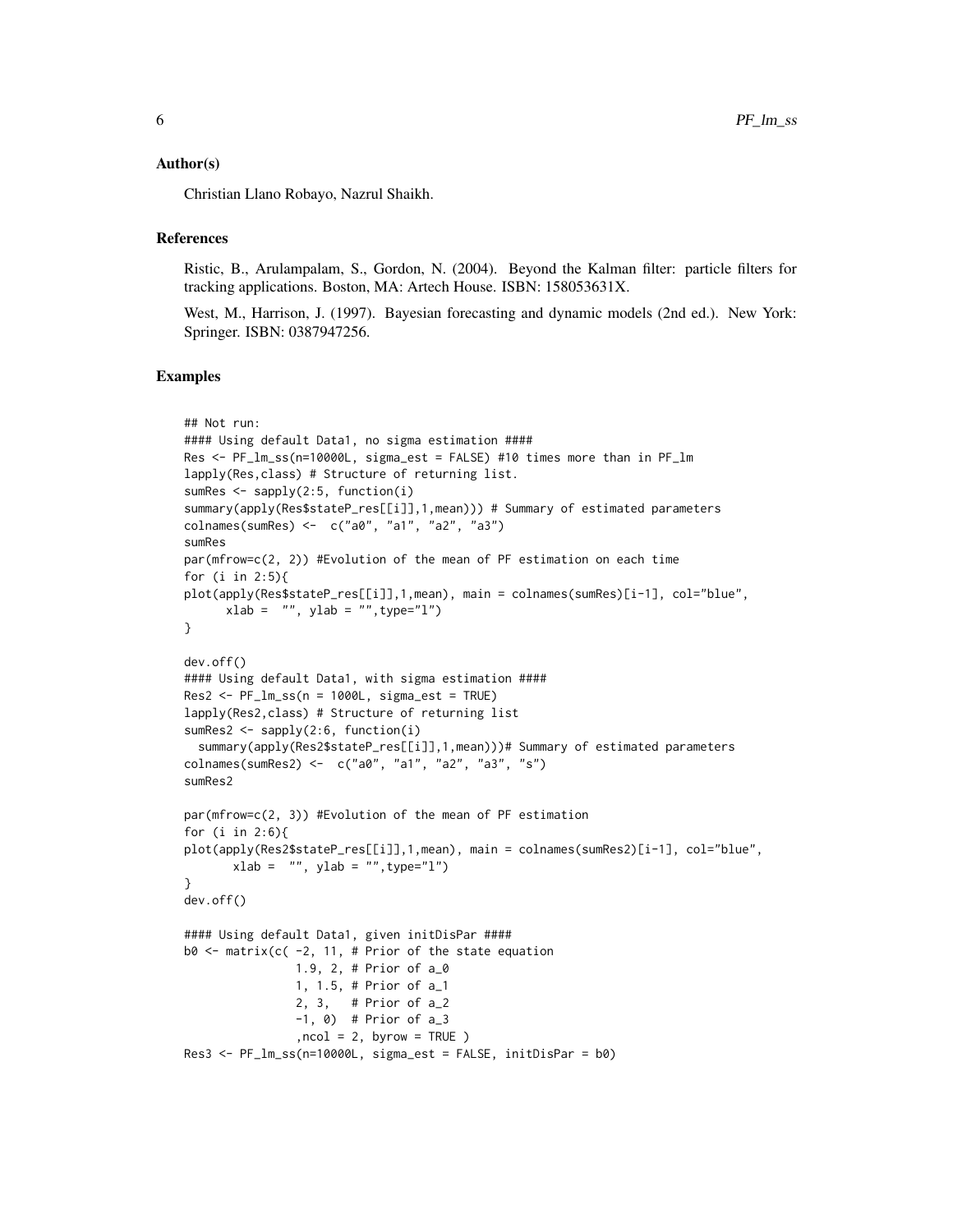```
lapply(Res3,class) # Structure of returning list.
sumRes3 <- sapply(2:5, function(i)
         summary(apply(Res3$stateP_res[[i]],1,mean))) # Summary of estimated parameters
colnames(sumRes3) <- c("a0", "a1", "a2", "a3")
sumRes3
par(mfrow=c(2, 2)) #Evolution of the mean of PF estimation
for (i in 2:5){
plot(apply(Res3$stateP_res[[i]],1,mean), main = colnames(sumRes3)[i-1], col="blue",
   xlab = "", ylab = "", type="1")}
dev.off()
## End(Not run)
```